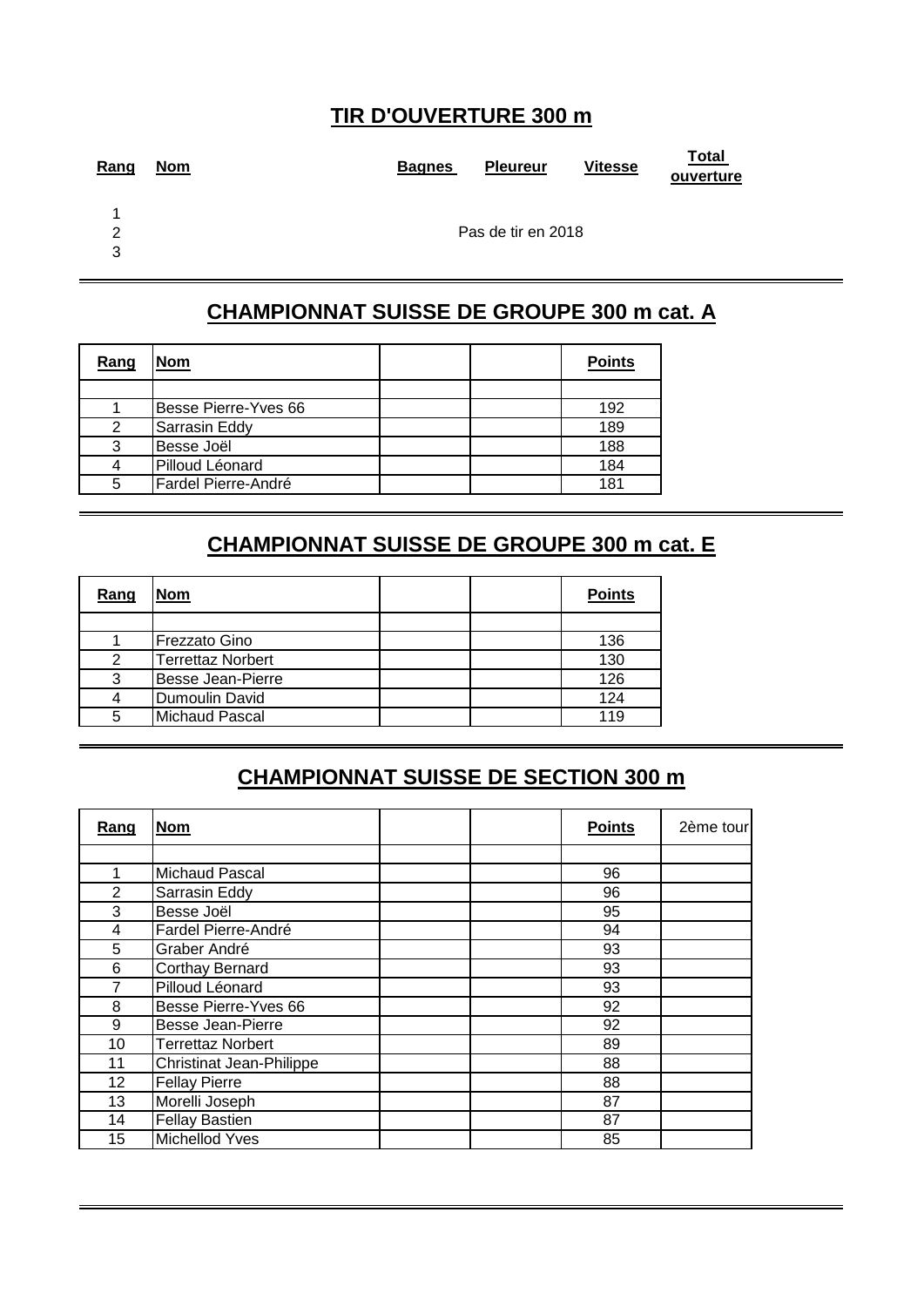### **CANDIAN SWISS RIFLE-CLUB "VANCOUVER"**

| Rang | <b>Nom</b>                      | <b>Points</b> |
|------|---------------------------------|---------------|
|      |                                 |               |
|      | <b>Fellay Pierre</b>            | 96            |
| 2    | Graber André                    | 95            |
| 3    | Besse Pierre-Yves 66            | 94            |
|      | Sarrasin Eddy                   | 93            |
| 5    | <b>Besse Jean-Pierre</b>        | 91            |
| 6    | Dumoulin Mathieu                | 89            |
|      | <b>Terrettaz Norbert</b>        | 88            |
| 8    | Morelli Joseph                  | 85            |
| 9    | Michaud Pascal                  | 84            |
| 10   | <b>Christinat Jean-Philippe</b> |               |

### **TIR HISTORIQUE DE FINGES**

| <u>Rang</u>    | <b>Nom</b>                | <b>Points</b> |
|----------------|---------------------------|---------------|
|                |                           |               |
| 1              | Besse Pierre-Yves 66      | 46            |
| $\overline{2}$ | Dumoulin David            | 45            |
| 3              | Graber André              | 45            |
| 4              | Pilloud Léonard           | 45            |
| $\overline{5}$ | Monnet Cloé               | 45            |
| 6              | Corthay Bernard           | 45            |
| $\overline{7}$ | Dumoulin Mathieu          | 44            |
| 8              | <b>Terrettaz Norbert</b>  | 41            |
| 9              | <b>Corthay Maximilien</b> | 41            |
| 10             | <b>Bührer Merick</b>      | 41            |
| 11             | <b>Christinat Rachel</b>  | 39            |
| 12             | Biollaz Jérôme            | 39            |
| 13             | <b>Dumoulin Pascal</b>    | 39            |
| 14             | Sarrasin Eddy             | 38            |
| 15             | <b>Fellay Bastien</b>     | 37            |
| 16             | Besse Jean-Pierre         | 37            |
| 17             | <b>Besse Hilaire</b>      | 36            |
| 18             | Fournier Christophe       | 35            |
| 19             | <b>Besse Timothy</b>      | 26            |
| 20             | Oester Aurélie            | 26            |
| 21             | Frezzato Gino             | 23            |
| 22             | Dumoulin Marylène         | 21            |
| 23             | <b>Fellay Pierre</b>      | 18            |
| 24             | Morelli Joseph            | 15            |
| 25             | Dumoulin Lisa             | 5             |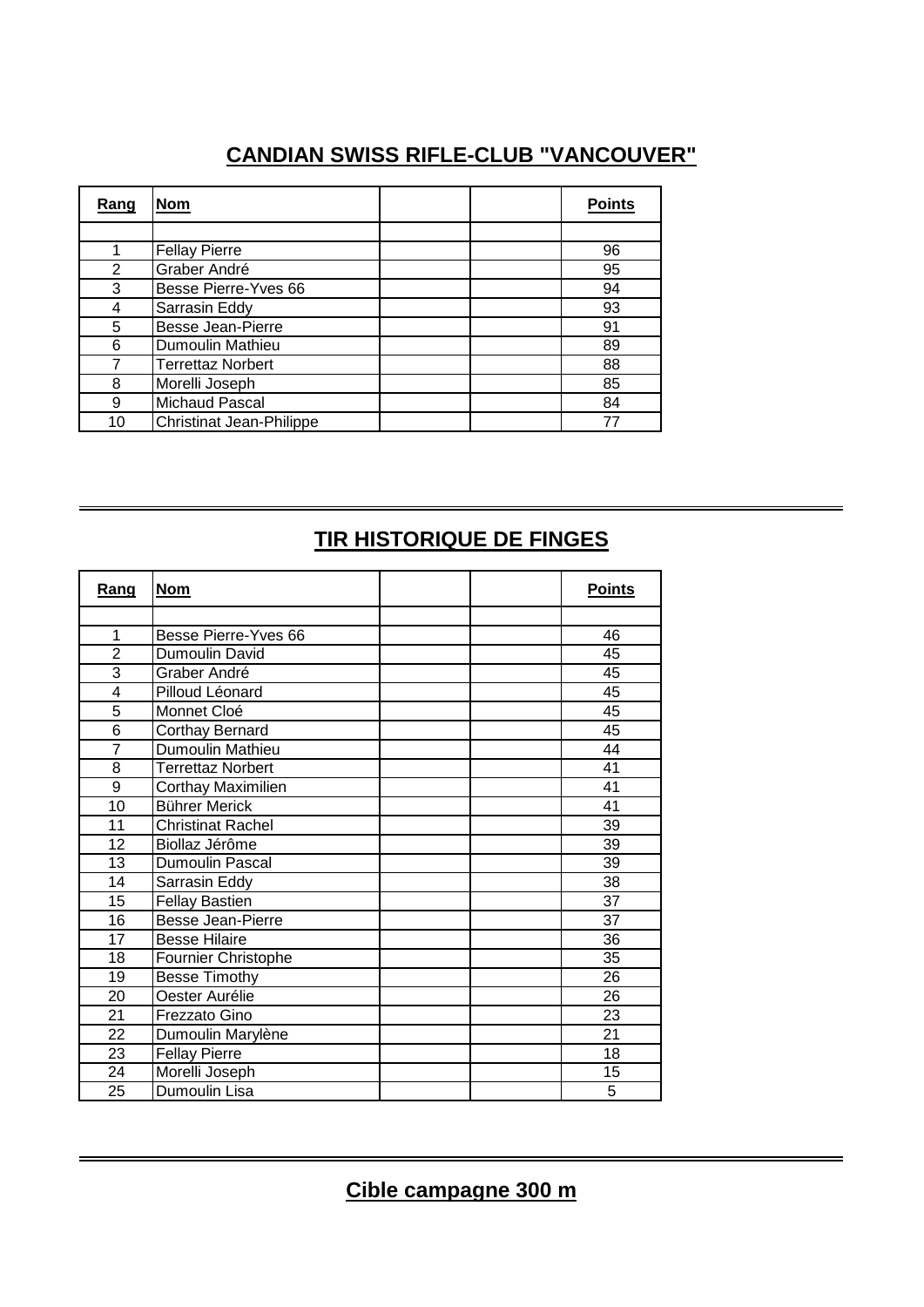| Rang | <b>Nom</b> |                    | <b>Points</b> |
|------|------------|--------------------|---------------|
|      |            |                    |               |
|      |            |                    |               |
|      |            | Pas de tir en 2018 |               |
|      |            |                    |               |

## **TIR de l'Association 300 m**

| <b>Nom</b> | Groupe | <b>Vitesse</b>     | <b>Précision</b> |  | <b>Points</b> |
|------------|--------|--------------------|------------------|--|---------------|
|            |        |                    |                  |  |               |
|            |        |                    |                  |  |               |
|            |        | Pas de tir en 2018 |                  |  |               |
|            |        |                    |                  |  |               |
|            |        |                    |                  |  |               |

## **TIR de la Fédération 300 m**

| Rang | <b>Nom</b> | <b>Section</b> | Groupe             | <b>Association   Fédération  </b> | <b>Points</b> |
|------|------------|----------------|--------------------|-----------------------------------|---------------|
|      |            |                |                    |                                   |               |
|      |            |                |                    |                                   |               |
|      |            |                | Pas de tir en 2018 |                                   |               |
|      |            |                |                    |                                   |               |

#### **TIR DE CLOTURE 300 m**

| Rang | <b>Nom</b>               | Mt Brun | <b>Pleureur</b> | <b>Vitesse</b> | Champion | <b>Total</b><br>cloture |
|------|--------------------------|---------|-----------------|----------------|----------|-------------------------|
|      |                          |         |                 |                |          |                         |
|      | Besse Pierre-Yves 66     | 464     | 59              | 59             | 52       | 216.4                   |
| 2    | <b>Besse Jean-Pierre</b> | 440     | 55              | 59             | 51       | 209.0                   |
| 3    | Sarrasin Eddy            | 428     | 56              | 55             | 49       | 202.8                   |
| 4    | Garber André             | 449     | 54              | 56             | 47       | 201.9                   |
| 5    | <b>Michaud Pascal</b>    | 420     | 56              | 55             | 41       | 194.0                   |
|      | Morelli Joseph           | 316     | 52              | 47             | 43       | 173.6                   |
| 6    | <b>Terrettaz Norbert</b> | 394     | 46              | 53             |          | 138.4                   |

### **TIR SOUPER 300 m**

| Rang | Nom                  |  | <b>Points</b> |
|------|----------------------|--|---------------|
|      |                      |  |               |
|      | Besse Pierre-Yves 66 |  | 51            |
| 2    | Sarrasin Eddy        |  | 55            |
| ว    | Besse Jean-Pierre    |  | 54            |
|      | Morelli Joseph       |  | 52            |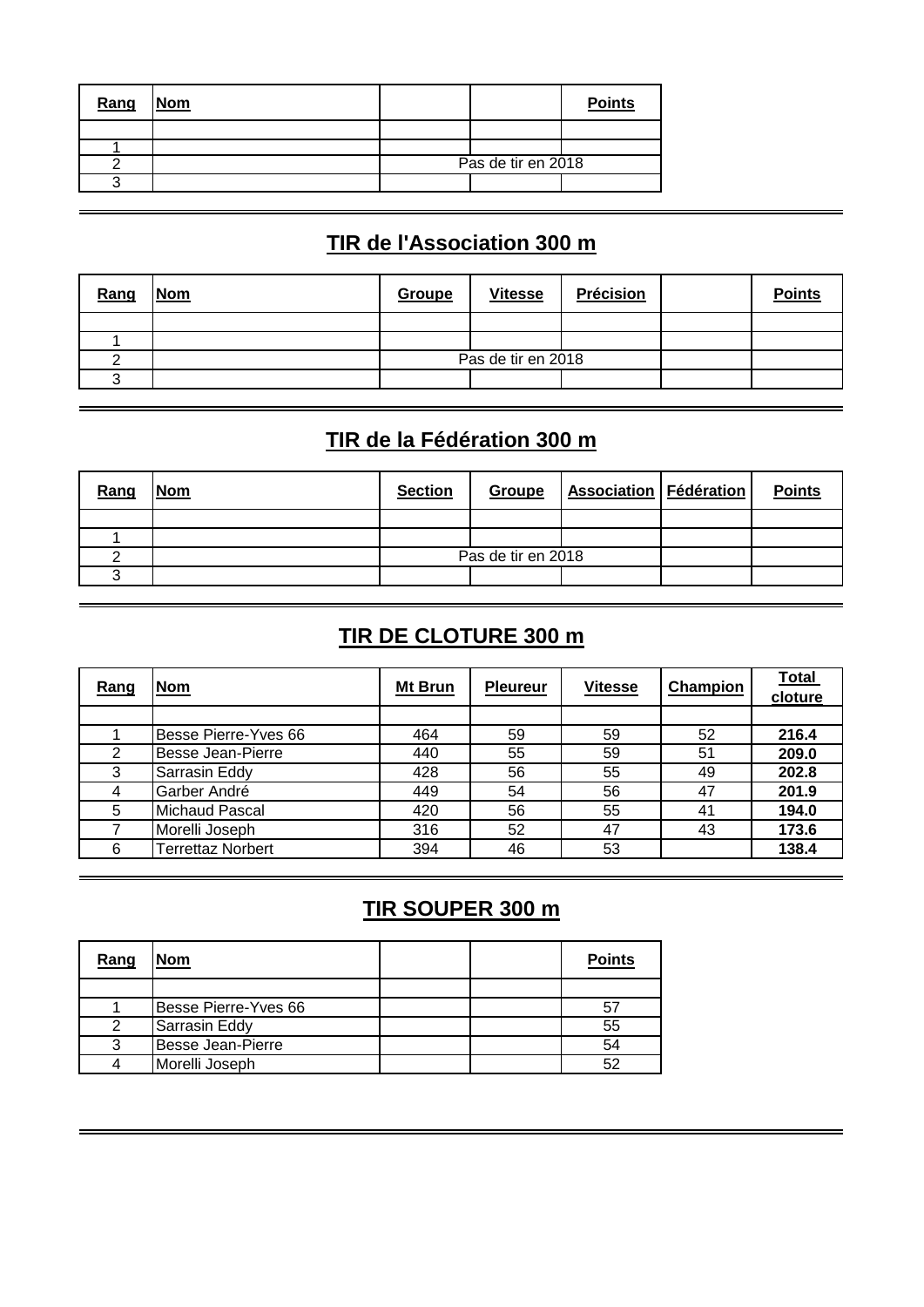#### **TIR EN CAMPAGNE 300 m**

| Rang           | <u>Nom</u>                      | <b>Points</b> | <u>Rang</u> | <u>Nom</u>                | <b>Points</b> |
|----------------|---------------------------------|---------------|-------------|---------------------------|---------------|
|                |                                 |               |             |                           |               |
| 1              | Sarrasin Eddy                   | 71            | 18          | Dumoulin Mathieu          | 62            |
| $\overline{2}$ | Besse Pierre-Yves 66            | 69            | 19          | Grange Joachim            | 61            |
| 3              | <b>Besse Jean-Pierre</b>        | 69            | 20          | Besse Timothy             | 61            |
| 4              | Michellod Jean-Marie            | 66            | 21          | Maret Roger               | 59            |
| 5              | <b>Graber Gary</b>              | 66            | 22          | Corthay Joseph            | 59            |
| 6              | Biolaz Jérôme                   | 65            | 23          | <b>Christinat Rachel</b>  | 59            |
| $\overline{7}$ | Graber André                    | 64            | 24          | Fardel Pierre-André       | 58            |
| 8              | <b>Fellay Pierre</b>            | 63            | 25          | Oester Aurélie            | 58            |
| $\overline{9}$ | <b>Christinat Jean-Philippe</b> | 63            | 26          | Monnet Cloé               | 58            |
| 10             | Dumoulin David                  | 63            | 27          | <b>Corthay Maximilien</b> | 58            |
| 11             | Frezzato Gino                   | 63            | 28          | <b>Terrettaz Norbert</b>  | 55            |
| 12             | Morelli Joseph                  | 63            | 29          | Coiana Pierre-Antoine     | 55            |
| 13             | Arlettaz Raphaël                | 63            | 30          | Michaud Pascal            | 54            |
| 14             | Pilloud Léonard                 | 63            | 31          | El Beblawi Quentin        | 54            |
| 15             | <b>Fellay Pierre</b>            | 63            | 32          | <b>Besse Hilaire</b>      | 51            |
| 16             | Bührer Mérick                   | 63            | 33          | <b>Grange Laurent</b>     | 45            |
| 17             | Guigoz Philippe                 | 62            |             |                           |               |

| <u>Rang</u>     | <u>Nom</u>                | <b>Points</b>   |
|-----------------|---------------------------|-----------------|
|                 |                           |                 |
| 18              | Dumoulin Mathieu          | 62              |
| 19              | Grange Joachim            | 61              |
| 20              | <b>Besse Timothy</b>      | 61              |
| 21              | Maret Roger               | 59              |
| $\overline{22}$ | Corthay Joseph            | 59              |
| 23              | <b>Christinat Rachel</b>  | 59              |
| $\overline{24}$ | Fardel Pierre-André       | 58              |
| 25              | Oester Aurélie            | 58              |
| 26              | Monnet Cloé               | 58              |
| 27              | <b>Corthay Maximilien</b> | 58              |
| 28              | <b>Terrettaz Norbert</b>  | 55              |
| 29              | Coiana Pierre-Antoine     | 55              |
| 30              | <b>Michaud Pascal</b>     | 54              |
| 31              | El Beblawi Quentin        | 54              |
| 32              | <b>Besse Hilaire</b>      | $\overline{51}$ |
| 33              | <b>Grange Laurent</b>     | 45              |
|                 |                           |                 |

### **TIR OBLIGATOIRES 300 m**

| Rang                    | <b>Nom</b>               | <b>Points</b> | Rang | <b>Nom</b>                      | <b>Points</b> |
|-------------------------|--------------------------|---------------|------|---------------------------------|---------------|
|                         |                          |               |      |                                 |               |
| $\mathbf{1}$            | <b>Besse Jean Pierre</b> | 84            | 19   | <b>Fellay Bastien</b>           | 72            |
| $\overline{\mathbf{c}}$ | Graber André             | 81            | 20   | Pilloud Léonard                 | 72            |
| $\overline{3}$          | Besse Pierre-Yves 66     | 80            | 21   | Bührer Mérick                   | 72            |
| $\overline{4}$          | Sarrasin Eddy            | 80            | 22   | Dumoulin Mathieu                | 72            |
| $\overline{5}$          | Michellod Jean-Marie     | 79            | 23   | <b>Michaud Pascal</b>           | 70            |
| $\overline{6}$          | Corthay Bernard          | 79            | 24   | <b>Christinat Jean-Philippe</b> | 70            |
| 7                       | <b>Fellay Pierre</b>     | 79            | 25   | Frezzato Gino                   | 70            |
| $\bf8$                  | Terrettaz Norbert        | 76            | 26   | <b>Graber Gary</b>              | 70            |
| $\overline{9}$          | Grange Laurent           | 76            | 27   | Oester Aurélie                  | 70            |
| $\overline{10}$         | Fardel Pierre-André      | 75            | 28   | <b>Besse Hilaire</b>            | 69            |
| 11                      | Sarrasin Lucien          | 75            | 29   | Biolaz Jérôme                   | 68            |
| 12                      | Bessard Dylan            | 75            | 30   | Grange Joachim                  | 68            |
| 13                      | Maret Roger              | 73            | 31   | <b>Corthay Maximilien</b>       | 68            |
| 14                      | Dumoulin David           | 73            | 32   | El Beblawi Quentin              | 65            |
| 15                      | Gaimard Allan            | 73            | 33   | Besse Joël                      | 63            |
| 16                      | Monnet Cloé              | 73            | 34   | Morelli Joseph                  | 60            |
| 17                      | <b>Besse Timothy</b>     | 73            | 35   | Corthay Joseph                  | 60            |
| 18                      | Arlettaz Raphaël         | 72            |      |                                 |               |

| <u>Rang</u>     | Nom                             | Points          |
|-----------------|---------------------------------|-----------------|
|                 |                                 |                 |
| 19              | <b>Fellay Bastien</b>           | 72              |
| 20              | Pilloud Léonard                 | $\overline{72}$ |
| $\overline{21}$ | Bührer Mérick                   | $\overline{72}$ |
| $\overline{22}$ | Dumoulin Mathieu                | $\overline{72}$ |
| $\overline{23}$ | <b>Michaud Pascal</b>           | 70              |
| $\overline{24}$ | <b>Christinat Jean-Philippe</b> | 70              |
| $\overline{25}$ | <b>Frezzato Gino</b>            | 70              |
| 26              | <b>Graber Gary</b>              | 70              |
| 27              | Oester Aurélie                  | 70              |
| $\overline{28}$ | <b>Besse Hilaire</b>            | 69              |
| $\overline{29}$ | Biolaz Jérôme                   | 68              |
| 30              | Grange Joachim                  | 68              |
| 31              | Corthay Maximilien              | 68              |
| $\overline{32}$ | El Beblawi Quentin              | 65              |
| 33              | Besse Joël                      | 63              |
| 34              | Morelli Joseph                  | 60              |
| 35              | Corthay Joseph                  | 60              |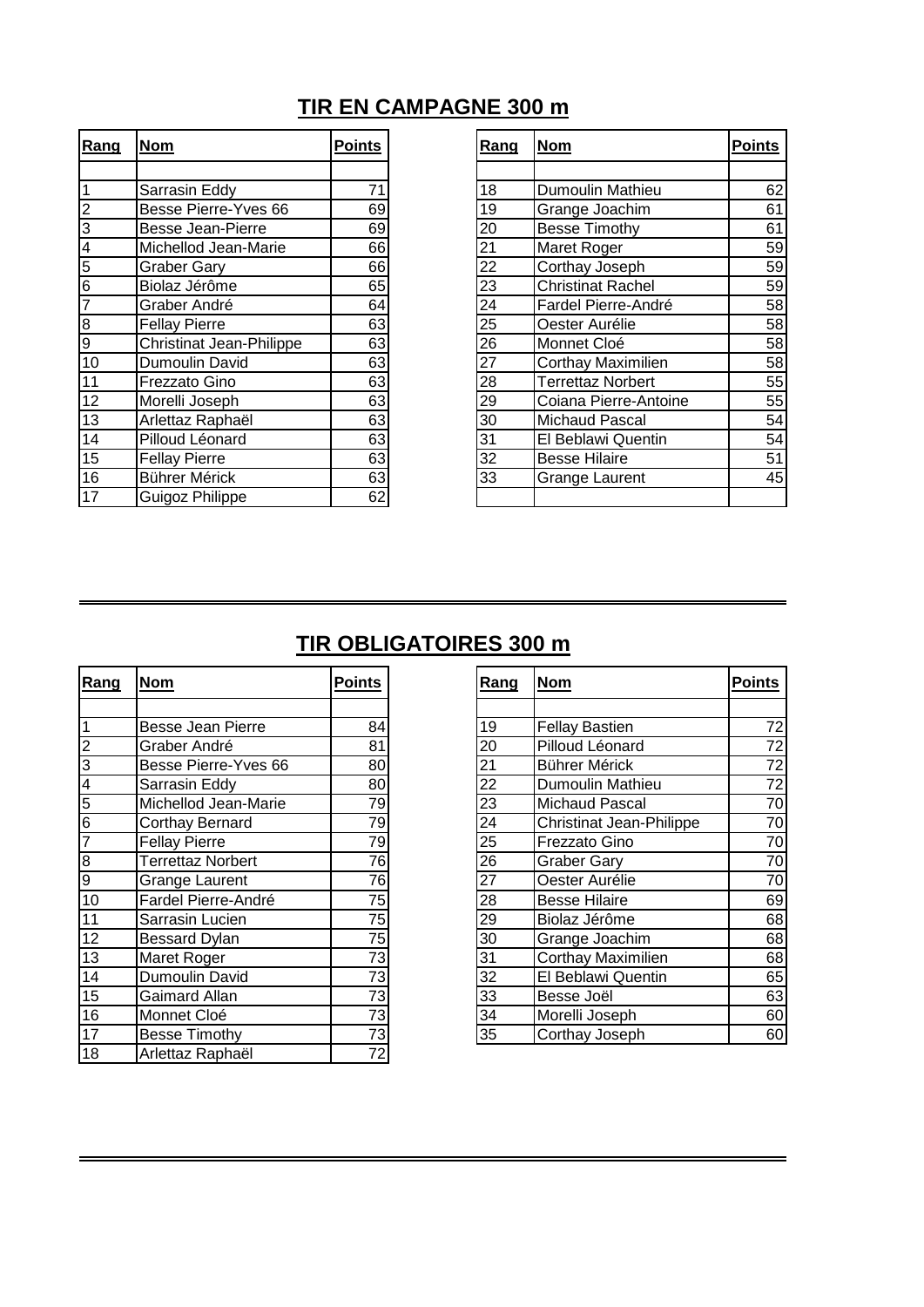### **TIR D'OUVERTURE 50 m**

| Rang | <b>Nom</b> | <b>Bagnes</b> | <b>Pleureur</b>    | <b>Vitesse</b> | <b>Total</b><br>ouverture |
|------|------------|---------------|--------------------|----------------|---------------------------|
|      |            |               |                    |                |                           |
|      |            |               |                    |                |                           |
|      |            |               | Pas de tir en 2018 |                |                           |
|      |            |               |                    |                |                           |

### **CHAMPIONNAT SUISSE DE GROUPES 50 m**

| <u>Rang</u>    | <b>Nom</b>               | <b>1er tour</b> |
|----------------|--------------------------|-----------------|
|                |                          |                 |
|                | <b>Grange Laurent</b>    | 96              |
| $\overline{2}$ | Arlettaz Raphaël         | 94              |
| 3              | <b>Fellay Alexis</b>     | 94              |
| 4              | <b>Besse Hilaire</b>     | 91              |
| 5              | Arlettaz Blaise          | 88              |
| 6              | <b>Terrettaz Norbert</b> | 87              |
|                | Michaud Pascal           | 87              |
| 8              | Fournier Jérôme          | 87              |
| 9              | Fardel Pierre-André      | 86              |
| 10             | Dumoulin David           | 86              |
| 11             | El Beblwali Quentin      | 84              |
| 12             | Petrillo Kylian          | 69              |

# **CHAMPIONNAT SUISSE DE SECTIONS 50 m**

| Rang | <b>Nom</b>               | 1er tour |
|------|--------------------------|----------|
|      |                          |          |
|      | Arlettaz Blaise          | 96       |
| 2    | <b>Grange Laurent</b>    | 96       |
| 3    | <b>Besse Hilaire</b>     | 94       |
| 4    | Fournier Jérôme          | 94       |
| 5    | <b>Fellay Alexis</b>     | 94       |
| 6    | Arlettaz Raphaël         | 92       |
| 7    | Fardel Pierre-André      | 90       |
| 8    | <b>Terrettaz Norbert</b> | 90       |
| 9    | Dumoulin David           | 89       |
| 10   | Michaud Pascal           | 88       |
| 11   | Coiana Pierre            | 86       |
| 12   | <b>Grange Antoine</b>    | 86       |
| 13   | El Beblwali Quentin      | 85       |
| 14   | Petrillo Kylian          | 84       |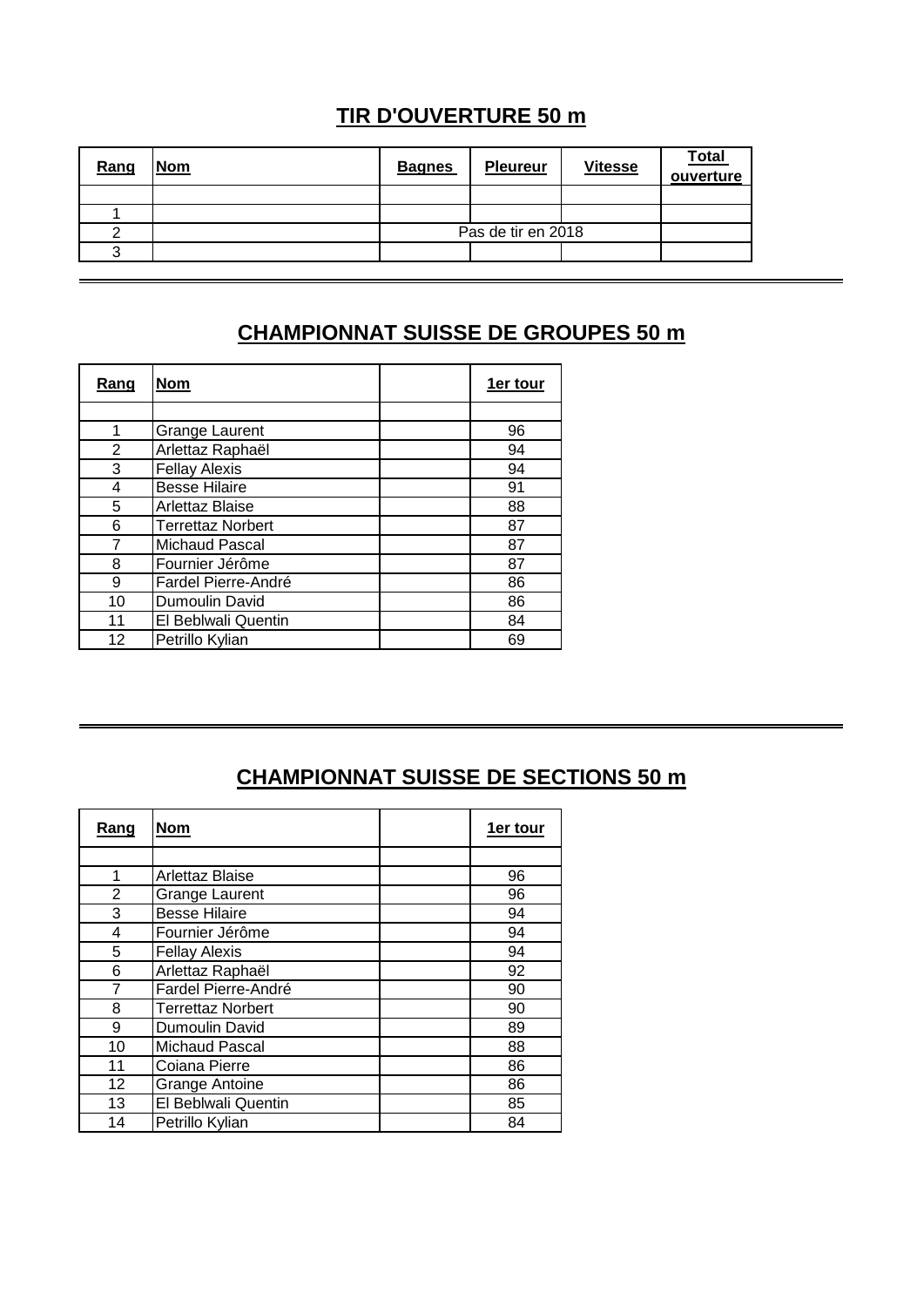#### **CHAMPIONNAT SUISSE DE GROUPES 25 m**

| Rang | <b>Nom</b>               | 1er tour |
|------|--------------------------|----------|
|      |                          |          |
| 1    | <b>Grange Laurent</b>    | 287      |
| 2    | <b>Fellay Alexis</b>     | 279      |
| 3    | Arlettaz Raphaël         | 276      |
| 4    | <b>Terrettaz Paul</b>    | 272      |
| 5    | Dumoulin David           | 271      |
| 6    | Arlettaz Blaise          | 264      |
|      | <b>Besse Hilaire</b>     | 262      |
| 8    | Fournier Jérôme          | 257      |
| 9    | El Beblwali Quentin      | 252      |
| 10   | Coiana Pierre            | 251      |
| 11   | <b>Terrettaz Norbert</b> | 247      |
| 12   | Fardel Pierre-André      | 243      |

#### **CANDIAN SWISS RIFLE-CLUB "VANCOUVER" 50 m**

| <u>Rang</u> | Nom                      | <b>Points</b> |
|-------------|--------------------------|---------------|
|             |                          |               |
|             | <b>Grange Laurent</b>    | 96            |
| 2           | Arlettaz Raphaël         | 96            |
| 3           | Arlettaz Blaise          | 95            |
|             | <b>Besse Hilaire</b>     | 94            |
| 5           | Fardel Pierre-André      | 93            |
| 6           | <b>Terrettaz Norbert</b> | 93            |
|             | Michaud Pascal           | 87            |
| 8           | <b>Terrettaz Paul</b>    | 86            |

#### **Tir de l'Association 50 m**

| Rang | <b>Nom</b>         | <b>Points</b> |
|------|--------------------|---------------|
|      |                    |               |
|      |                    |               |
|      | Pas de tir en 2018 |               |
|      |                    |               |

#### **TIR de la Fédération 50 m**

| Rang | <u>Nom</u>         | <b>Section</b> | Groupe | Association   Fédération | <b>Points</b> |
|------|--------------------|----------------|--------|--------------------------|---------------|
|      |                    |                |        |                          |               |
|      |                    |                |        |                          |               |
|      | Pas de tir en 2018 |                |        |                          |               |
|      |                    |                |        |                          |               |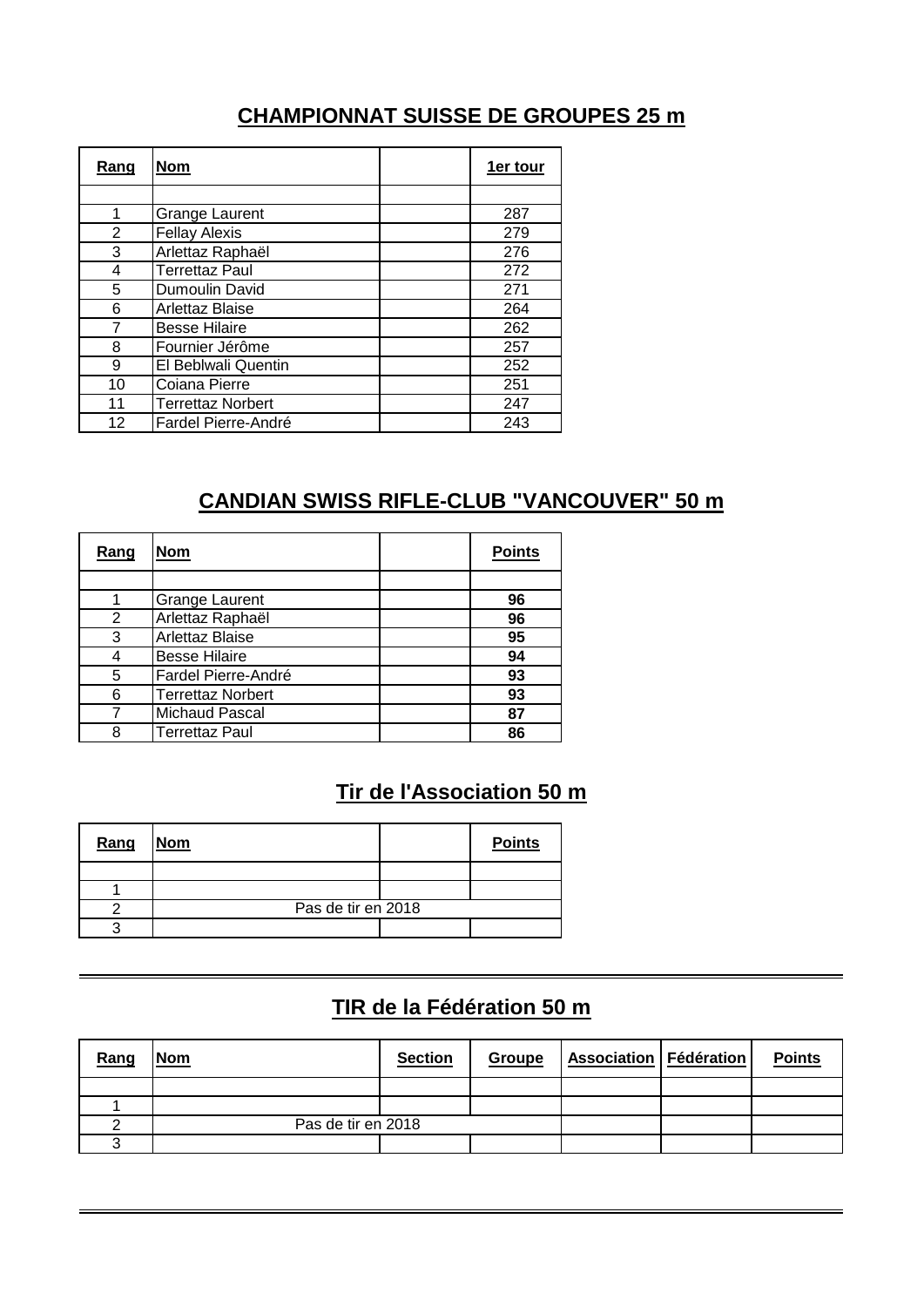### **TIR OBLIGATOIRES 25 m**

| Rang            | <b>Nom</b>                      | <b>Points</b> |
|-----------------|---------------------------------|---------------|
|                 |                                 |               |
| 1               | Arlettaz Blaise                 | 189           |
| $\overline{2}$  | Graber André                    | 188           |
| 3               | <b>Terrettaz Norbert</b>        | 188           |
| 4               | Arlettaz Raphaël                | 187           |
| 5               | Sarrasin Eddy                   | 186           |
| 6               | Pilloud Léonard                 | 186           |
| $\overline{7}$  | <b>Besse Jean-Pierre</b>        | 185           |
| 8               | Biolaz Jérôme                   | 185           |
| 9               | Grange Joachim                  | 185           |
| 10              | <b>Besse Hilaire</b>            | 184           |
| 11              | Fardel Pierre-André             | 184           |
| 12              | <b>Christinat Jean-Philippe</b> | 183           |
| 13              | Besse Pierre-Yves 66            | 183           |
| 14              | <b>Michaud Pascal</b>           | 182           |
| 15              | Fumeau Isabelle                 | 182           |
| 16              | <b>Graber Gary</b>              | 181           |
| $\overline{17}$ | <b>Grange Laurent</b>           | 174           |
| 18              | <b>Fellay Bastien</b>           | 174           |
| 19              | Sarrasin Lucien                 | 172           |
| 20              | Gaillmard Allan                 | 170           |

## **TIR EN CAMPAGNE 25 m**

| Rang           | <u>Nom</u>               | <b>Points</b> |
|----------------|--------------------------|---------------|
|                |                          |               |
| $\mathbf{1}$   | Sarrasin Eddy            | 176           |
| $\overline{2}$ | <b>Grange Laurent</b>    | 175           |
| $\overline{3}$ | Arlettaz Raphaël         | 172           |
| $\overline{4}$ | <b>Besse Jean-Pierre</b> | 171           |
| 5              | Pilloud Léonard          | 171           |
| 6              | Fardel Pierre-André      | 168           |
| $\overline{7}$ | Arlettaz Blaise          | 168           |
| $\overline{8}$ | Christinat Jean-Philippe | 166           |
| 9              | <b>Christinat Rachel</b> | 166           |
| 10             | Fumeaux Isabelle         | 166           |
| 11             | <b>Besse Hilaire</b>     | 165           |
| 12             | Guigoz Philippe          | 165           |
| 13             | Graber André             | 163           |
| 14             | Besse Pierre-Yves 66     | 163           |
| 15             | <b>Terrettaz Norbert</b> | 162           |
| 16             | <b>Graber Gary</b>       | 162           |
| 17             | Coiana Pierre-Antoine    | 162           |
| 18             | Grange Joachim           | 161           |
| 19             | Dumoulin David           | 160           |
| 20             | Morelli Joseph           | 159           |
| 21             | Biolaz Jérôme            | 155           |
| 22             | Sarrasin Lucien          | 153           |
| 23             | <b>Michaud Pascal</b>    | 152           |
| 24             | <b>Fellay Bastien</b>    | 152           |
| 25             | <b>Gaimard Allan</b>     | 148           |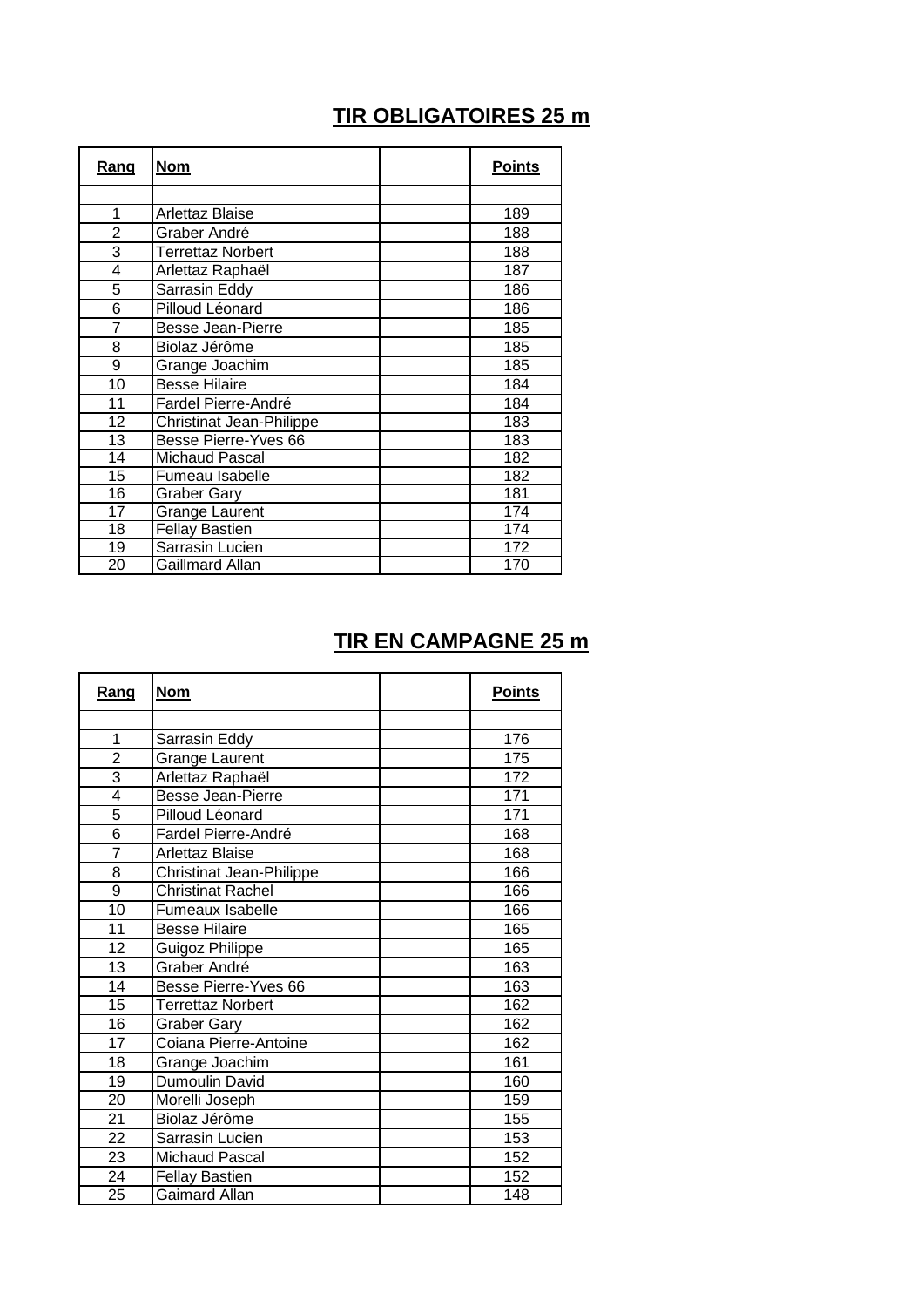| 26 | Fournier Jérôme           | 33 |
|----|---------------------------|----|
| ົ  | <b>El Beblawi Quentin</b> |    |

## **TIR DE CLOTURE 50 m**

| Rang | <b>Nom</b>               | <b>Section</b> | <b>Amitié</b> | <b>Vitesse</b> | <b>Total</b><br>cloture |
|------|--------------------------|----------------|---------------|----------------|-------------------------|
|      |                          |                |               |                |                         |
|      | Grange Laurent           | 88             | 56            | 49             | 193                     |
| 2    | <b>Besse Hilaire</b>     | 87             | 52            | 41             | 180                     |
| 3    | <b>Terrettaz Norbert</b> | 81             | 51            | 42             | 174                     |
| 4    | Fardel Pierre-André      | 85             | 51            | 37             | 173                     |
| 5    | <b>Michaud Pascal</b>    | 88             | 45            | 40             | 173                     |
| 6    | Petrillo Kylian          | 69             | 31            | 35             | 135                     |
|      | Dumoulin David           | 82             |               |                | 82                      |

## **TIR SOUPER 50 m**

| Rang | <b>Nom</b>               | <b>Points</b> |
|------|--------------------------|---------------|
|      |                          |               |
|      | <b>Grange Laurent</b>    | 57            |
| 2    | <b>Michaud Pascal</b>    | 55            |
| 3    | Dumoulin David           | 54            |
|      | <b>Besse Hilaire</b>     | 51            |
| 5    | <b>Terrettaz Norbert</b> | 49            |
| 6    | Fardel Pierre-André      | 43            |
|      | Petrillo Kylian          | 38            |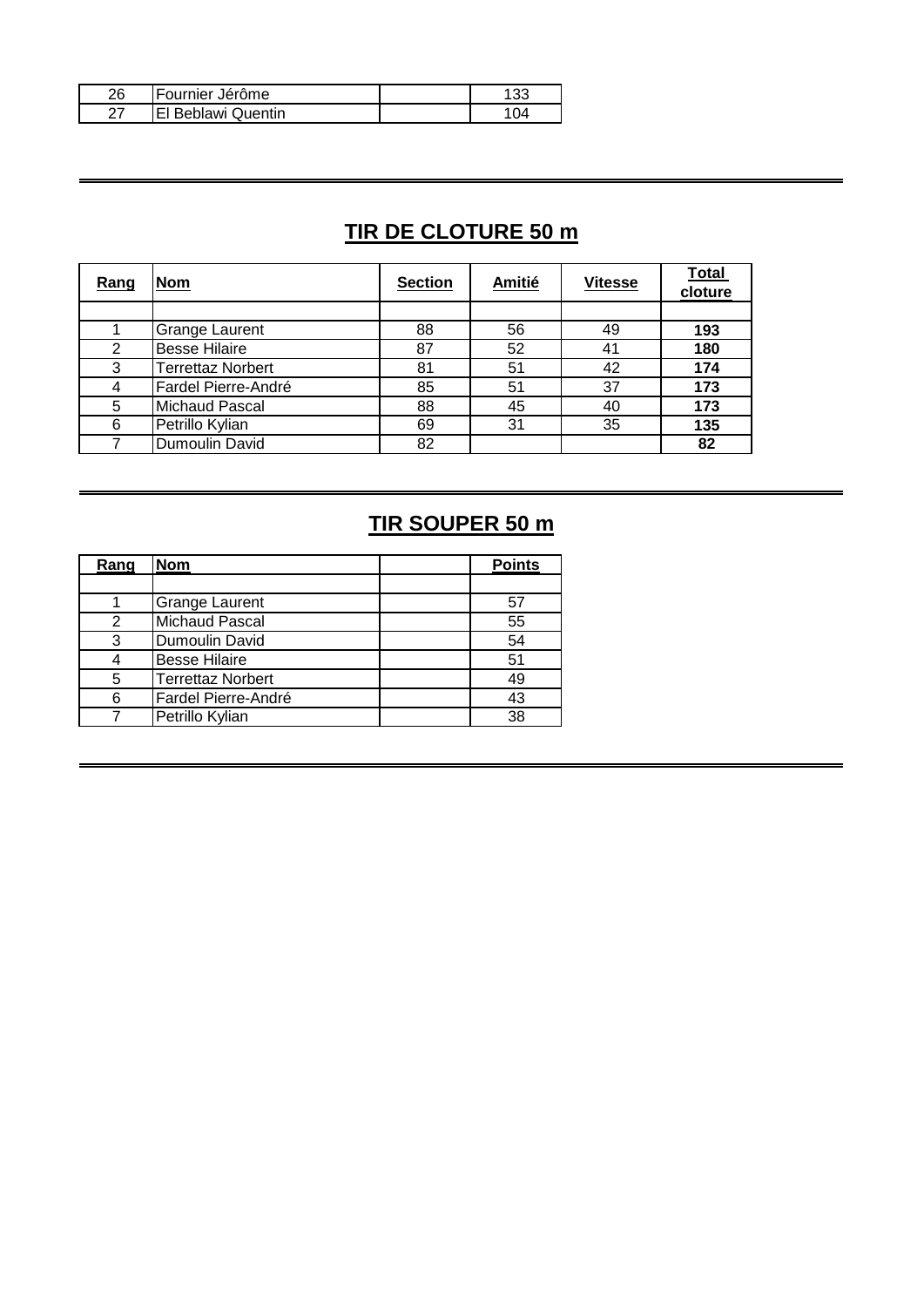#### **Concours PAC (CSG)**

| Rang           | <b>Nom</b>             | 1er tour | <b>Finale</b> | Tir P. 1er<br>tour | 2 ème tour | 3 ème tour |
|----------------|------------------------|----------|---------------|--------------------|------------|------------|
|                |                        |          |               |                    |            |            |
| 1              | Arlettaz Blaise        | 374      | 365           | 367                | 358        | 362        |
| $\overline{2}$ | Grange Laurent         | 370      | 364           | 366                | 360        | 374        |
| 3              | Arlettaz Raphaël       | 366      | 363           | 363                | 372        | 369        |
| 4              | Cappi Pierre-Antoine   | 366      | 363           | 365                | 372        | 367        |
| 5              | Terrettaz Paul         | 359      |               | 352                | 345        | 364        |
| 6              | El Beblwali Quentin    | 356      |               | 333                | 353        | 324        |
| 7              | Fardel Pierre-André    | 350      |               | 350                | 346        | 343        |
| 8              | Dumoulin David         | 349      |               | 353                | 353        | 360        |
| 9              | Grange Antoine         | 343      |               | 334                | 349        | 341        |
| 10             | Fournier Jérôme        | 342      |               |                    |            |            |
| 11             | Besse Pierre-Yves 66   | 339      |               |                    |            |            |
| 12             | <b>Fellay Alexis</b>   | 336      |               | 334                | 351        | 344        |
| 13             | <b>Cotture Thibaut</b> | 330      |               | 323                | 323        | 315        |
| 14             | Petrillo Kylian        | 327      |               | 334                | 353        | 341        |
| 15             | Michaud Pascal         | 326      |               |                    |            |            |
| 16             | Terrettaz Norbert      | 321      |               |                    |            |            |
| 17             | Anic Clovis            | 318      |               | 289                | 313        | 319        |
| 18             | Anic Collin            | 258      |               | 289                | 274        | 319        |

#### **Concours PAC**

| <b>Nom</b>             | <b>Décentralisé</b> | <u>c</u><br>individuel | Ch. Été |
|------------------------|---------------------|------------------------|---------|
|                        |                     |                        |         |
| Arlettaz Blaise        | 361                 | 362                    |         |
| Grange Laurent         | 366                 | 376                    | 1115    |
| Arlettaz Raphaël       | 345                 | 363                    |         |
| Cappi Pierre-Antoine   | 342                 | 371                    | 1102    |
| Terrettaz Paul         | 355                 |                        |         |
| El Beblwali Quentin    | 313                 | 357                    |         |
| Fardel Pierre-André    | 344                 | 351                    |         |
| Dumoulin David         | 353                 |                        |         |
| <b>Grange Antoine</b>  |                     | 359                    | 733     |
| Fournier Jérôme        | 291                 | 342                    |         |
| <b>Cotture Thibaut</b> |                     | 339                    |         |
| Petrillo Kylian        | 351                 | 363                    | 678     |
| <b>Michaud Pascal</b>  | 308                 |                        |         |
| Terrettaz Norbert      | 325                 |                        |         |
| Besse Pierre-Yves 66   | 347                 |                        |         |

# **Pistolet libre 50 m**

| Rang | lNom           | 1er tour |     | 2 ème tour l 3 ème tour |
|------|----------------|----------|-----|-------------------------|
|      |                |          |     |                         |
|      | Grange Laurent | 508      | 513 | 517                     |
| ົ    | ICoiana Pierre | 489      | 509 | 500                     |

| Appui |                      |     |     |     |
|-------|----------------------|-----|-----|-----|
|       |                      |     |     |     |
|       | Fardel Pierre-André  | 450 | 430 | 129 |
|       | <b>Besse Hilaire</b> | 394 | 42C | 40٬ |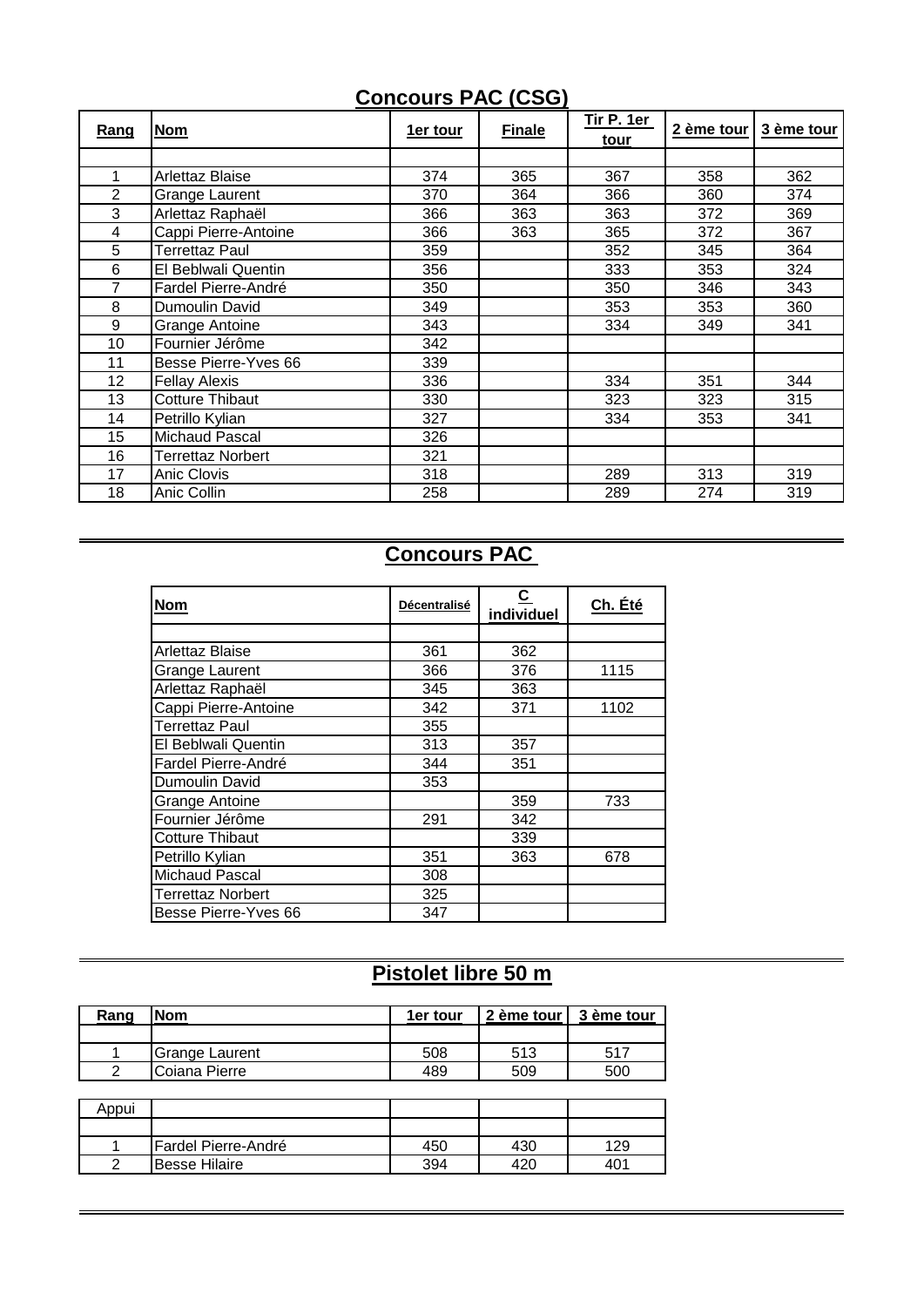### **Tir de clôture PC**

| Rang | <b>Nom</b>             | <b>Pleureur</b> | <b>Vitesse</b> | <b>Merdenson</b> | Mt Brun | Total |
|------|------------------------|-----------------|----------------|------------------|---------|-------|
|      |                        |                 |                |                  |         |       |
|      | Graber André           | 75              | 53             | 107              | 564     | 291.4 |
|      | <b>IMichaud Pascal</b> | 74              | 52             | 113              | 516     | 290.6 |

## **Tir souper PC**

| Rang | <b>Nom</b>           | <b>Résultat</b> |
|------|----------------------|-----------------|
|      |                      |                 |
|      | <b>IGraber André</b> | 59              |
|      | Michaud Pascal       | 55              |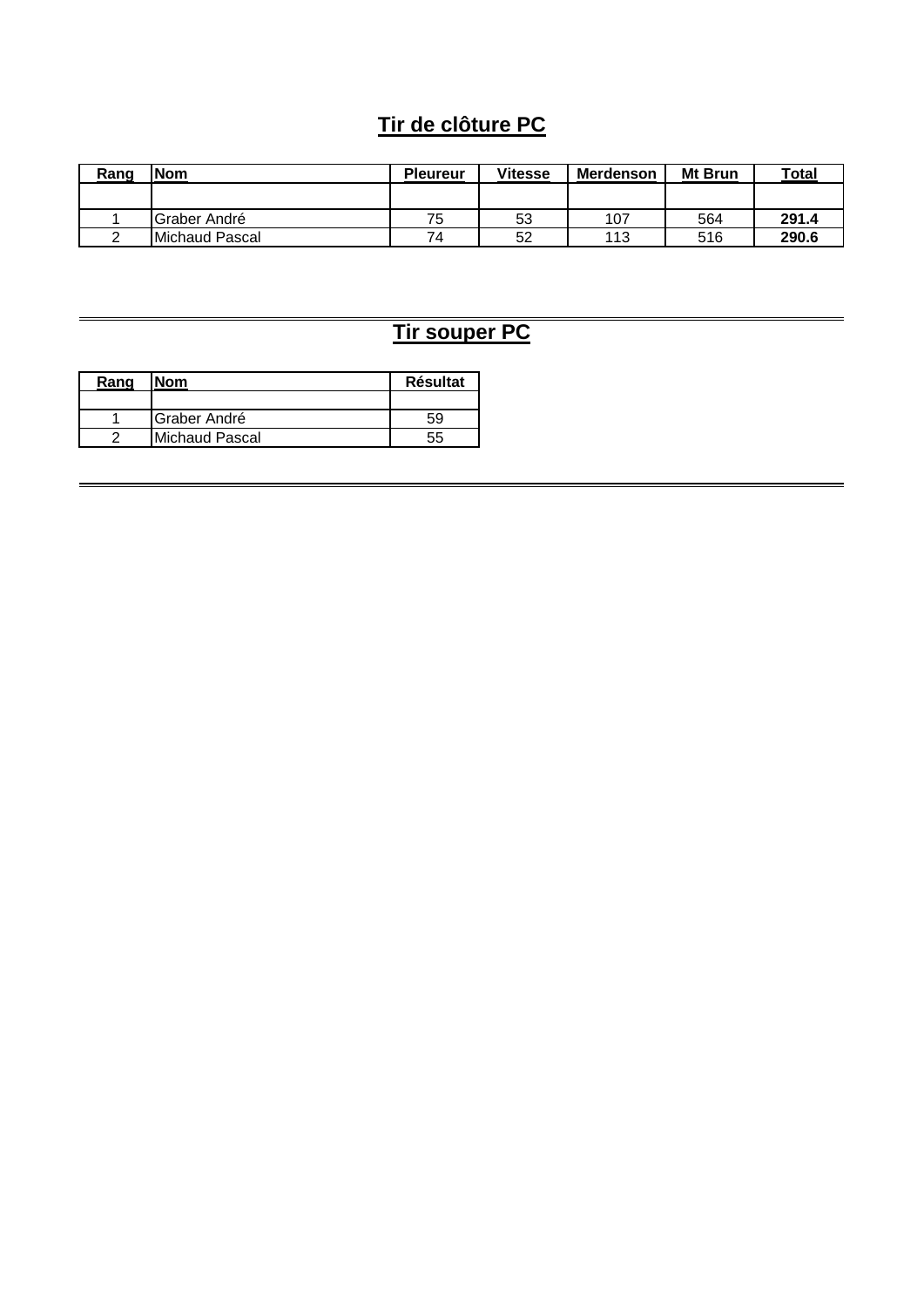| ROI DU TIR 300 m |                                 |                  |    |            |                  |                    |            |                |              |
|------------------|---------------------------------|------------------|----|------------|------------------|--------------------|------------|----------------|--------------|
| Rang             | <b>Nom</b>                      | <b>Ouverture</b> |    | CSS Finges | <b>Vancouver</b> | <b>Association</b> | Fédération | <b>Cloture</b> | <b>Total</b> |
| $1*$             | Besse Pierre-Yves 66            |                  | 92 | 46         | 94               |                    |            | 164.4          | 396.4        |
| $2^*$            | Garber André                    |                  | 93 | 45         | 95               |                    |            | 154.9          | 387.9        |
| $3^*$            | Sarrasin Eddy                   |                  | 96 | 38         | 93               |                    |            | 153.8          | 380.8        |
| $4^*$            | Besse Jean-Pierre               |                  | 92 | 37         | 91               |                    |            | 158.0          | 378.0        |
| $5^*$            | Terrettaz Norbert               |                  | 89 | 41         | 88               |                    |            | 138.4          | 356.4        |
| 6                | Michaud Pascal                  |                  | 96 |            | 84               |                    |            | 153.0          | 333.0        |
| $7^*$            | Morelli Jopseph                 |                  | 87 | 15         | 85               |                    |            | 130.6          | 317.6        |
| 9                | <b>Fellay Pierre</b>            |                  | 88 | 18         | 96               |                    |            |                | 202.0        |
| 11               | <b>Christinat Jean Philippe</b> |                  | 88 |            | 77               |                    |            |                | 165.0        |
| 8                | Pilloud Léonard                 |                  | 93 | 45         |                  |                    |            |                | 138.0        |
| 10               | Dumoulin Mathieu                |                  | 89 | 44         |                  |                    |            |                | 133.0        |
| 12               | <b>Fellay Bastien</b>           |                  | 87 | 37         |                  |                    |            |                | 124.0        |
|                  |                                 |                  |    |            |                  |                    |            |                |              |
|                  |                                 | Pas de tir       |    |            |                  | Pas de tir         | Pas de tir |                |              |
|                  |                                 | 2018             |    |            |                  | 2018               | 2018       |                |              |
|                  |                                 |                  |    |            |                  |                    |            |                |              |
|                  |                                 |                  |    |            |                  |                    |            |                |              |